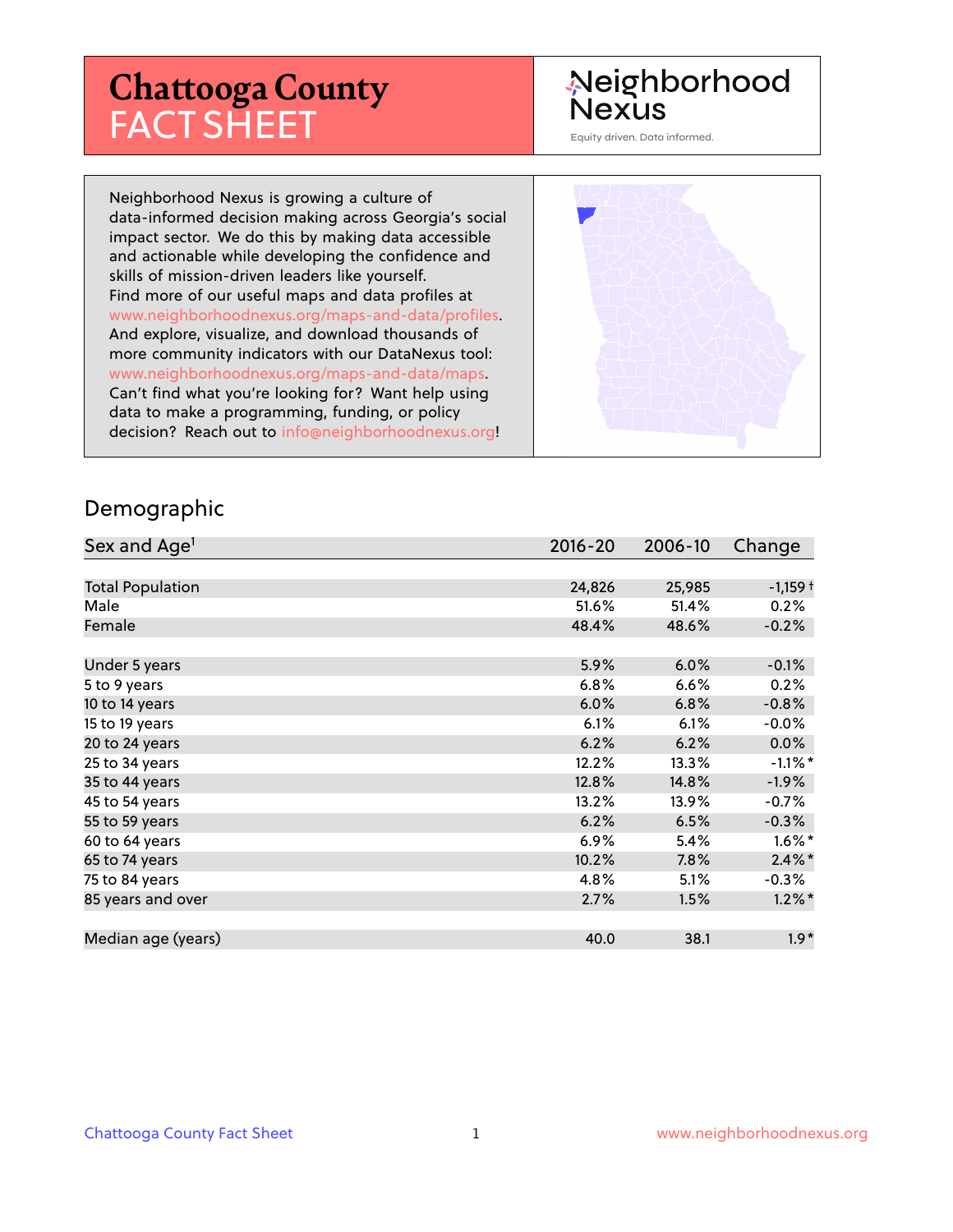# Demographic, continued...

| Total population<br>24,826<br>25,985<br>$-1,159$ <sup>+</sup><br>$-2.1\%$ *<br>97.1%<br>99.3%<br>One race<br>White<br>84.7%<br>85.5%<br>$-0.8%$<br><b>Black or African American</b><br>$-2.0\%$ *<br>9.8%<br>11.7%<br>American Indian and Alaska Native<br>0.1%<br>0.2%<br>$-0.1%$<br>0.4%<br>0.1%<br>0.3%<br>Asian<br>Native Hawaiian and Other Pacific Islander<br>0.0%<br>0.1%<br>$-0.1%$<br>Some other race<br>2.2%<br>1.6%<br>0.6%<br>$2.1\%$ *<br>2.9%<br>0.7%<br>Two or more races<br>Race alone or in combination with other race(s) <sup>3</sup><br>$2016 - 20$<br>2006-10<br>Change<br>Total population<br>24,826<br>25,985<br>$-1,159$ <sup>+</sup><br>White<br>$1.5\%$ *<br>87.6%<br>86.1%<br><b>Black or African American</b><br>$-1.5%$ *<br>11.0%<br>12.4%<br>$0.6\%$ *<br>American Indian and Alaska Native<br>0.8%<br>0.2%<br>0.7%<br>0.2%<br>$0.5%$ *<br>Asian<br>Native Hawaiian and Other Pacific Islander<br>0.0%<br>0.1%<br>$-0.1%$<br>$1.2\%$ *<br>Some other race<br>2.8%<br>1.6%<br>Hispanic or Latino and Race <sup>4</sup><br>$2016 - 20$<br>2006-10<br>Change<br><b>Total population</b><br>24,826<br>25,985<br>$-1,159$ <sup>+</sup><br>5.3%<br>3.8%<br>$1.6\%$ †<br>Hispanic or Latino (of any race)<br>96.2%<br>$-1.6%$ †<br>Not Hispanic or Latino<br>94.7%<br>White alone<br>$-1.1\%$ *<br>82.6%<br>83.6%<br>$-2.1\%$ *<br>Black or African American alone<br>9.6%<br>11.6%<br>American Indian and Alaska Native alone<br>0.1%<br>$-0.1%$<br>0.2%<br>0.2%<br>0.4%<br>0.1%<br>Asian alone<br>Native Hawaiian and Other Pacific Islander alone<br>0.0%<br>0.1%<br>$-0.1%$<br>0.0%<br>0.0%<br>$0.0\%$<br>Some other race alone<br>$1.5%$ *<br>2.1%<br>0.5%<br>Two or more races<br>U.S. Citizenship Status <sup>5</sup><br>$2016 - 20$<br>2006-10<br>Change<br>Foreign-born population<br>794<br>695<br>99<br>Naturalized U.S. citizen<br>19.3%<br>11.9%<br>7.3%<br>Not a U.S. citizen<br>$-7.3\%$ *<br>80.7%<br>88.1%<br>Citizen, Voting Age Population <sup>6</sup><br>$2016 - 20$<br>2006-10<br>Change | Race <sup>2</sup> | $2016 - 20$ | 2006-10 | Change |
|-----------------------------------------------------------------------------------------------------------------------------------------------------------------------------------------------------------------------------------------------------------------------------------------------------------------------------------------------------------------------------------------------------------------------------------------------------------------------------------------------------------------------------------------------------------------------------------------------------------------------------------------------------------------------------------------------------------------------------------------------------------------------------------------------------------------------------------------------------------------------------------------------------------------------------------------------------------------------------------------------------------------------------------------------------------------------------------------------------------------------------------------------------------------------------------------------------------------------------------------------------------------------------------------------------------------------------------------------------------------------------------------------------------------------------------------------------------------------------------------------------------------------------------------------------------------------------------------------------------------------------------------------------------------------------------------------------------------------------------------------------------------------------------------------------------------------------------------------------------------------------------------------------------------------------------------------------------------------------------------------------------------------------------------|-------------------|-------------|---------|--------|
|                                                                                                                                                                                                                                                                                                                                                                                                                                                                                                                                                                                                                                                                                                                                                                                                                                                                                                                                                                                                                                                                                                                                                                                                                                                                                                                                                                                                                                                                                                                                                                                                                                                                                                                                                                                                                                                                                                                                                                                                                                         |                   |             |         |        |
|                                                                                                                                                                                                                                                                                                                                                                                                                                                                                                                                                                                                                                                                                                                                                                                                                                                                                                                                                                                                                                                                                                                                                                                                                                                                                                                                                                                                                                                                                                                                                                                                                                                                                                                                                                                                                                                                                                                                                                                                                                         |                   |             |         |        |
|                                                                                                                                                                                                                                                                                                                                                                                                                                                                                                                                                                                                                                                                                                                                                                                                                                                                                                                                                                                                                                                                                                                                                                                                                                                                                                                                                                                                                                                                                                                                                                                                                                                                                                                                                                                                                                                                                                                                                                                                                                         |                   |             |         |        |
|                                                                                                                                                                                                                                                                                                                                                                                                                                                                                                                                                                                                                                                                                                                                                                                                                                                                                                                                                                                                                                                                                                                                                                                                                                                                                                                                                                                                                                                                                                                                                                                                                                                                                                                                                                                                                                                                                                                                                                                                                                         |                   |             |         |        |
|                                                                                                                                                                                                                                                                                                                                                                                                                                                                                                                                                                                                                                                                                                                                                                                                                                                                                                                                                                                                                                                                                                                                                                                                                                                                                                                                                                                                                                                                                                                                                                                                                                                                                                                                                                                                                                                                                                                                                                                                                                         |                   |             |         |        |
|                                                                                                                                                                                                                                                                                                                                                                                                                                                                                                                                                                                                                                                                                                                                                                                                                                                                                                                                                                                                                                                                                                                                                                                                                                                                                                                                                                                                                                                                                                                                                                                                                                                                                                                                                                                                                                                                                                                                                                                                                                         |                   |             |         |        |
|                                                                                                                                                                                                                                                                                                                                                                                                                                                                                                                                                                                                                                                                                                                                                                                                                                                                                                                                                                                                                                                                                                                                                                                                                                                                                                                                                                                                                                                                                                                                                                                                                                                                                                                                                                                                                                                                                                                                                                                                                                         |                   |             |         |        |
|                                                                                                                                                                                                                                                                                                                                                                                                                                                                                                                                                                                                                                                                                                                                                                                                                                                                                                                                                                                                                                                                                                                                                                                                                                                                                                                                                                                                                                                                                                                                                                                                                                                                                                                                                                                                                                                                                                                                                                                                                                         |                   |             |         |        |
|                                                                                                                                                                                                                                                                                                                                                                                                                                                                                                                                                                                                                                                                                                                                                                                                                                                                                                                                                                                                                                                                                                                                                                                                                                                                                                                                                                                                                                                                                                                                                                                                                                                                                                                                                                                                                                                                                                                                                                                                                                         |                   |             |         |        |
|                                                                                                                                                                                                                                                                                                                                                                                                                                                                                                                                                                                                                                                                                                                                                                                                                                                                                                                                                                                                                                                                                                                                                                                                                                                                                                                                                                                                                                                                                                                                                                                                                                                                                                                                                                                                                                                                                                                                                                                                                                         |                   |             |         |        |
|                                                                                                                                                                                                                                                                                                                                                                                                                                                                                                                                                                                                                                                                                                                                                                                                                                                                                                                                                                                                                                                                                                                                                                                                                                                                                                                                                                                                                                                                                                                                                                                                                                                                                                                                                                                                                                                                                                                                                                                                                                         |                   |             |         |        |
|                                                                                                                                                                                                                                                                                                                                                                                                                                                                                                                                                                                                                                                                                                                                                                                                                                                                                                                                                                                                                                                                                                                                                                                                                                                                                                                                                                                                                                                                                                                                                                                                                                                                                                                                                                                                                                                                                                                                                                                                                                         |                   |             |         |        |
|                                                                                                                                                                                                                                                                                                                                                                                                                                                                                                                                                                                                                                                                                                                                                                                                                                                                                                                                                                                                                                                                                                                                                                                                                                                                                                                                                                                                                                                                                                                                                                                                                                                                                                                                                                                                                                                                                                                                                                                                                                         |                   |             |         |        |
|                                                                                                                                                                                                                                                                                                                                                                                                                                                                                                                                                                                                                                                                                                                                                                                                                                                                                                                                                                                                                                                                                                                                                                                                                                                                                                                                                                                                                                                                                                                                                                                                                                                                                                                                                                                                                                                                                                                                                                                                                                         |                   |             |         |        |
|                                                                                                                                                                                                                                                                                                                                                                                                                                                                                                                                                                                                                                                                                                                                                                                                                                                                                                                                                                                                                                                                                                                                                                                                                                                                                                                                                                                                                                                                                                                                                                                                                                                                                                                                                                                                                                                                                                                                                                                                                                         |                   |             |         |        |
|                                                                                                                                                                                                                                                                                                                                                                                                                                                                                                                                                                                                                                                                                                                                                                                                                                                                                                                                                                                                                                                                                                                                                                                                                                                                                                                                                                                                                                                                                                                                                                                                                                                                                                                                                                                                                                                                                                                                                                                                                                         |                   |             |         |        |
|                                                                                                                                                                                                                                                                                                                                                                                                                                                                                                                                                                                                                                                                                                                                                                                                                                                                                                                                                                                                                                                                                                                                                                                                                                                                                                                                                                                                                                                                                                                                                                                                                                                                                                                                                                                                                                                                                                                                                                                                                                         |                   |             |         |        |
|                                                                                                                                                                                                                                                                                                                                                                                                                                                                                                                                                                                                                                                                                                                                                                                                                                                                                                                                                                                                                                                                                                                                                                                                                                                                                                                                                                                                                                                                                                                                                                                                                                                                                                                                                                                                                                                                                                                                                                                                                                         |                   |             |         |        |
|                                                                                                                                                                                                                                                                                                                                                                                                                                                                                                                                                                                                                                                                                                                                                                                                                                                                                                                                                                                                                                                                                                                                                                                                                                                                                                                                                                                                                                                                                                                                                                                                                                                                                                                                                                                                                                                                                                                                                                                                                                         |                   |             |         |        |
|                                                                                                                                                                                                                                                                                                                                                                                                                                                                                                                                                                                                                                                                                                                                                                                                                                                                                                                                                                                                                                                                                                                                                                                                                                                                                                                                                                                                                                                                                                                                                                                                                                                                                                                                                                                                                                                                                                                                                                                                                                         |                   |             |         |        |
|                                                                                                                                                                                                                                                                                                                                                                                                                                                                                                                                                                                                                                                                                                                                                                                                                                                                                                                                                                                                                                                                                                                                                                                                                                                                                                                                                                                                                                                                                                                                                                                                                                                                                                                                                                                                                                                                                                                                                                                                                                         |                   |             |         |        |
|                                                                                                                                                                                                                                                                                                                                                                                                                                                                                                                                                                                                                                                                                                                                                                                                                                                                                                                                                                                                                                                                                                                                                                                                                                                                                                                                                                                                                                                                                                                                                                                                                                                                                                                                                                                                                                                                                                                                                                                                                                         |                   |             |         |        |
|                                                                                                                                                                                                                                                                                                                                                                                                                                                                                                                                                                                                                                                                                                                                                                                                                                                                                                                                                                                                                                                                                                                                                                                                                                                                                                                                                                                                                                                                                                                                                                                                                                                                                                                                                                                                                                                                                                                                                                                                                                         |                   |             |         |        |
|                                                                                                                                                                                                                                                                                                                                                                                                                                                                                                                                                                                                                                                                                                                                                                                                                                                                                                                                                                                                                                                                                                                                                                                                                                                                                                                                                                                                                                                                                                                                                                                                                                                                                                                                                                                                                                                                                                                                                                                                                                         |                   |             |         |        |
|                                                                                                                                                                                                                                                                                                                                                                                                                                                                                                                                                                                                                                                                                                                                                                                                                                                                                                                                                                                                                                                                                                                                                                                                                                                                                                                                                                                                                                                                                                                                                                                                                                                                                                                                                                                                                                                                                                                                                                                                                                         |                   |             |         |        |
|                                                                                                                                                                                                                                                                                                                                                                                                                                                                                                                                                                                                                                                                                                                                                                                                                                                                                                                                                                                                                                                                                                                                                                                                                                                                                                                                                                                                                                                                                                                                                                                                                                                                                                                                                                                                                                                                                                                                                                                                                                         |                   |             |         |        |
|                                                                                                                                                                                                                                                                                                                                                                                                                                                                                                                                                                                                                                                                                                                                                                                                                                                                                                                                                                                                                                                                                                                                                                                                                                                                                                                                                                                                                                                                                                                                                                                                                                                                                                                                                                                                                                                                                                                                                                                                                                         |                   |             |         |        |
|                                                                                                                                                                                                                                                                                                                                                                                                                                                                                                                                                                                                                                                                                                                                                                                                                                                                                                                                                                                                                                                                                                                                                                                                                                                                                                                                                                                                                                                                                                                                                                                                                                                                                                                                                                                                                                                                                                                                                                                                                                         |                   |             |         |        |
|                                                                                                                                                                                                                                                                                                                                                                                                                                                                                                                                                                                                                                                                                                                                                                                                                                                                                                                                                                                                                                                                                                                                                                                                                                                                                                                                                                                                                                                                                                                                                                                                                                                                                                                                                                                                                                                                                                                                                                                                                                         |                   |             |         |        |
|                                                                                                                                                                                                                                                                                                                                                                                                                                                                                                                                                                                                                                                                                                                                                                                                                                                                                                                                                                                                                                                                                                                                                                                                                                                                                                                                                                                                                                                                                                                                                                                                                                                                                                                                                                                                                                                                                                                                                                                                                                         |                   |             |         |        |
|                                                                                                                                                                                                                                                                                                                                                                                                                                                                                                                                                                                                                                                                                                                                                                                                                                                                                                                                                                                                                                                                                                                                                                                                                                                                                                                                                                                                                                                                                                                                                                                                                                                                                                                                                                                                                                                                                                                                                                                                                                         |                   |             |         |        |
|                                                                                                                                                                                                                                                                                                                                                                                                                                                                                                                                                                                                                                                                                                                                                                                                                                                                                                                                                                                                                                                                                                                                                                                                                                                                                                                                                                                                                                                                                                                                                                                                                                                                                                                                                                                                                                                                                                                                                                                                                                         |                   |             |         |        |
|                                                                                                                                                                                                                                                                                                                                                                                                                                                                                                                                                                                                                                                                                                                                                                                                                                                                                                                                                                                                                                                                                                                                                                                                                                                                                                                                                                                                                                                                                                                                                                                                                                                                                                                                                                                                                                                                                                                                                                                                                                         |                   |             |         |        |
|                                                                                                                                                                                                                                                                                                                                                                                                                                                                                                                                                                                                                                                                                                                                                                                                                                                                                                                                                                                                                                                                                                                                                                                                                                                                                                                                                                                                                                                                                                                                                                                                                                                                                                                                                                                                                                                                                                                                                                                                                                         |                   |             |         |        |
| $-853*$<br>Citizen, 18 and over population<br>18,604<br>19,457                                                                                                                                                                                                                                                                                                                                                                                                                                                                                                                                                                                                                                                                                                                                                                                                                                                                                                                                                                                                                                                                                                                                                                                                                                                                                                                                                                                                                                                                                                                                                                                                                                                                                                                                                                                                                                                                                                                                                                          |                   |             |         |        |
| 51.4%<br>Male<br>51.2%<br>0.2%                                                                                                                                                                                                                                                                                                                                                                                                                                                                                                                                                                                                                                                                                                                                                                                                                                                                                                                                                                                                                                                                                                                                                                                                                                                                                                                                                                                                                                                                                                                                                                                                                                                                                                                                                                                                                                                                                                                                                                                                          |                   |             |         |        |
| $-0.2%$<br>Female<br>48.6%<br>48.8%                                                                                                                                                                                                                                                                                                                                                                                                                                                                                                                                                                                                                                                                                                                                                                                                                                                                                                                                                                                                                                                                                                                                                                                                                                                                                                                                                                                                                                                                                                                                                                                                                                                                                                                                                                                                                                                                                                                                                                                                     |                   |             |         |        |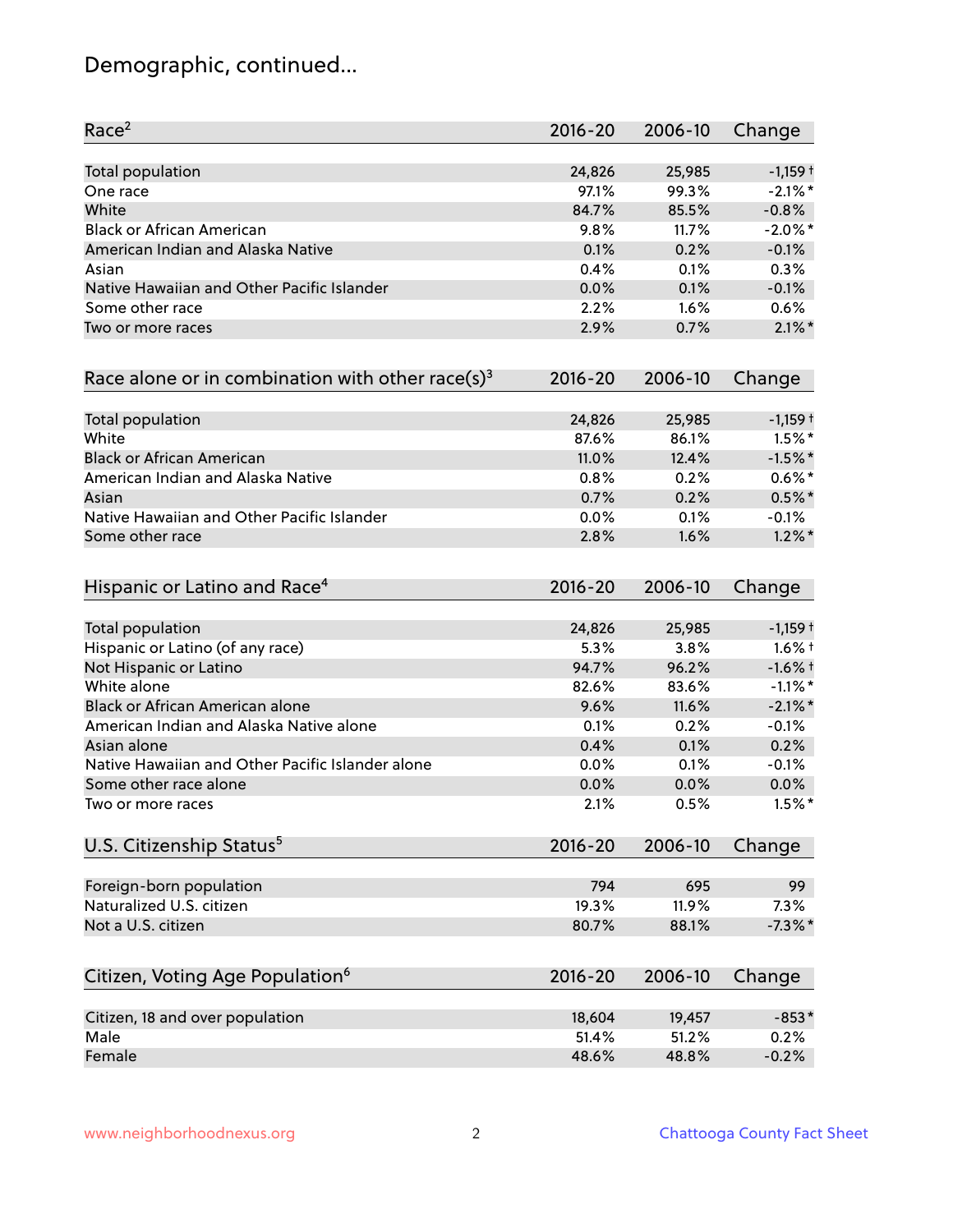#### Economic

| Income <sup>7</sup>                                 | $2016 - 20$ | 2006-10 | Change     |
|-----------------------------------------------------|-------------|---------|------------|
|                                                     |             |         |            |
| All households                                      | 9,106       | 8,870   | 236        |
| Less than \$10,000                                  | 10.5%       | 10.0%   | 0.5%       |
| \$10,000 to \$14,999                                | 8.2%        | 8.9%    | $-0.7%$    |
| \$15,000 to \$24,999                                | 13.5%       | 18.7%   | $-5.2%$    |
| \$25,000 to \$34,999                                | 14.6%       | 16.5%   | $-2.0%$    |
| \$35,000 to \$49,999                                | 17.7%       | 12.6%   | $5.1\%$ *  |
| \$50,000 to \$74,999                                | 16.8%       | 21.2%   | $-4.5%$    |
| \$75,000 to \$99,999                                | $8.6\%$     | 7.6%    | 1.0%       |
| \$100,000 to \$149,999                              | 7.1%        | 3.8%    | $3.3\%$ *  |
| \$150,000 to \$199,999                              | 2.4%        | 0.3%    | $2.1\%$ *  |
| \$200,000 or more                                   | 0.8%        | 0.3%    | $0.5%$ *   |
| Median household income (dollars)                   | 37,351      | 32,419  | 4,932*     |
| Mean household income (dollars)                     | 48,823      | 40,738  | 8,085*     |
| With earnings                                       | 65.0%       | 70.7%   | $-5.6\%$ * |
| Mean earnings (dollars)                             | 54,847      | 45,099  | $9,747*$   |
| <b>With Social Security</b>                         | 43.8%       | 35.6%   | $8.2\%$ *  |
| Mean Social Security income (dollars)               | 17,136      | 14,217  | 2,920*     |
| With retirement income                              | 19.0%       | 14.1%   | 4.9%*      |
| Mean retirement income (dollars)                    | 17,185      | 13,249  | 3,935*     |
| With Supplemental Security Income                   | 10.4%       | 4.3%    | $6.1\%$ *  |
| Mean Supplemental Security Income (dollars)         | 8,058       | 7,075   | 983        |
| With cash public assistance income                  | 8.6%        | 3.2%    | $5.4\%$ *  |
| Mean cash public assistance income (dollars)        | 3,012       | 3,169   | $-158$     |
| With Food Stamp/SNAP benefits in the past 12 months | 19.3%       | 10.0%   | $9.3\%$ *  |
|                                                     |             |         |            |
| Families                                            | 5,712       | 6,351   | $-639*$    |
| Less than \$10,000                                  | 5.7%        | 6.2%    | $-0.5%$    |
| \$10,000 to \$14,999                                | 3.3%        | 5.6%    | $-2.4%$    |
| \$15,000 to \$24,999                                | 10.0%       | 15.6%   | $-5.6\%$ * |
| \$25,000 to \$34,999                                | 15.1%       | 18.3%   | $-3.3%$    |
| \$35,000 to \$49,999                                | 22.0%       | 14.2%   | $7.8\%$ *  |
| \$50,000 to \$74,999                                | 19.7%       | 25.7%   | $-6.1\%$ * |
| \$75,000 to \$99,999                                | 8.8%        | 9.7%    | $-0.8%$    |
| \$100,000 to \$149,999                              | 10.8%       | 4.0%    | $6.8\%$ *  |
| \$150,000 to \$199,999                              | 3.6%        | 0.4%    | $3.2\%$ *  |
| \$200,000 or more                                   | 1.1%        | 0.2%    | $0.9\%$ *  |
| Median family income (dollars)                      | 47,639      | 39,037  | 8,602*     |
| Mean family income (dollars)                        | 59,164      | 45,420  | 13,744*    |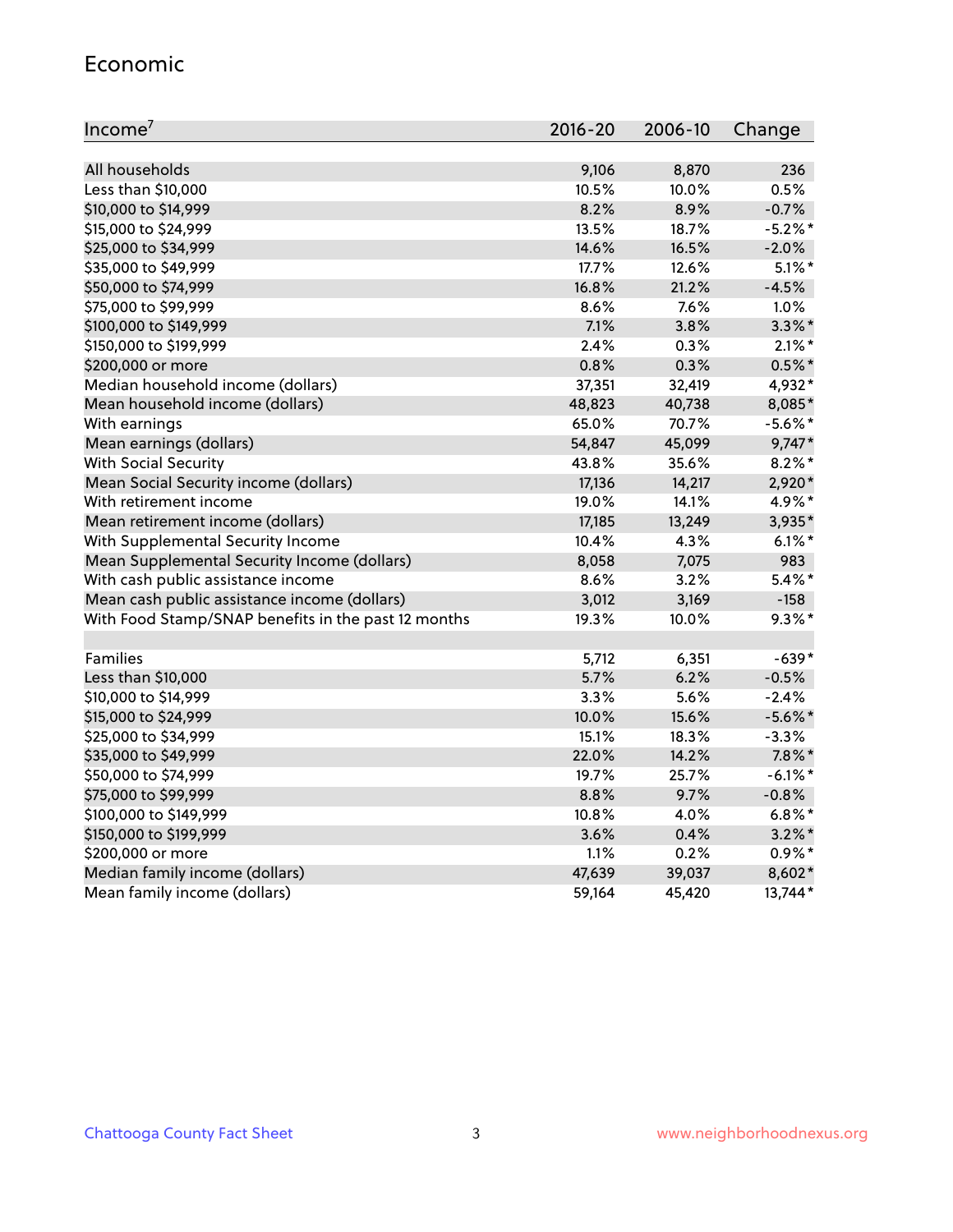### Economic, continued...

| Income, continued <sup>8</sup>                                        | $2016 - 20$ | 2006-10 | Change   |
|-----------------------------------------------------------------------|-------------|---------|----------|
|                                                                       |             |         |          |
| Nonfamily households                                                  | 3,394       | 2,519   | 875*     |
| Median nonfamily income (dollars)                                     | 20,541      | 18,804  | 1,737    |
| Mean nonfamily income (dollars)                                       | 28,795      | 26,722  | 2,073    |
| Median earnings for workers (dollars)                                 | 29,468      | 24,455  | $5,013*$ |
| Median earnings for male full-time, year-round workers                | 40,222      | 32,099  | $8,123*$ |
| (dollars)                                                             |             |         |          |
| Median earnings for female full-time, year-round workers<br>(dollars) | 30,449      | 25,475  | 4,974*   |
| Per capita income (dollars)                                           | 18,523      | 15,158  | $3,365*$ |
|                                                                       |             |         |          |
| Families and People Below Poverty Level <sup>9</sup>                  | 2016-20     | 2006-10 | Change   |
|                                                                       |             |         |          |
| <b>All families</b>                                                   | 16.1%       | 14.6%   | 1.5%     |
| With related children under 18 years                                  | 26.4%       | 20.4%   | 6.0%     |
| With related children under 5 years only                              | 38.3%       | 18.5%   | 19.8%*   |
| Married couple families                                               | 9.1%        | 7.5%    | 1.7%     |
| With related children under 18 years                                  | 13.3%       | 8.4%    | 4.9%     |
| With related children under 5 years only                              | 29.0%       | 18.1%   | 10.9%    |
| Families with female householder, no husband present                  | 35.1%       | 40.2%   | $-5.1%$  |
| With related children under 18 years                                  | 49.2%       | 45.3%   | 3.9%     |
| With related children under 5 years only                              | 0.0%        | 38.5%   | $-38.5%$ |
| All people                                                            | 21.1%       | 19.2%   | 1.9%     |
| Under 18 years                                                        | 28.5%       | 24.8%   | 3.8%     |
| Related children under 18 years                                       | 27.5%       | 24.5%   | 3.0%     |
| Related children under 5 years                                        | 43.7%       | 34.1%   | 9.6%     |
| Related children 5 to 17 years                                        | 21.5%       | 21.2%   | 0.3%     |
| 18 years and over                                                     | 18.9%       | 17.4%   | 1.5%     |
| 18 to 64 years                                                        | 20.7%       | 17.7%   | 3.0%     |
| 65 years and over                                                     | 13.2%       | 16.1%   | $-2.9%$  |
| People in families                                                    | 17.7%       | 16.2%   | 1.5%     |
| Unrelated individuals 15 years and over                               | 34.4%       | 36.7%   | $-2.3%$  |
|                                                                       |             |         |          |
| Non-Hispanic white people                                             | 18.9%       | 16.8%   | 2.1%     |
| Black or African-American people                                      | 21.7%       | 25.2%   | $-3.5%$  |
| Asian people                                                          | 18.0%       | 0.0%    | 18.0%    |
| Hispanic or Latino people                                             | 52.3%       | 53.6%   | $-1.4%$  |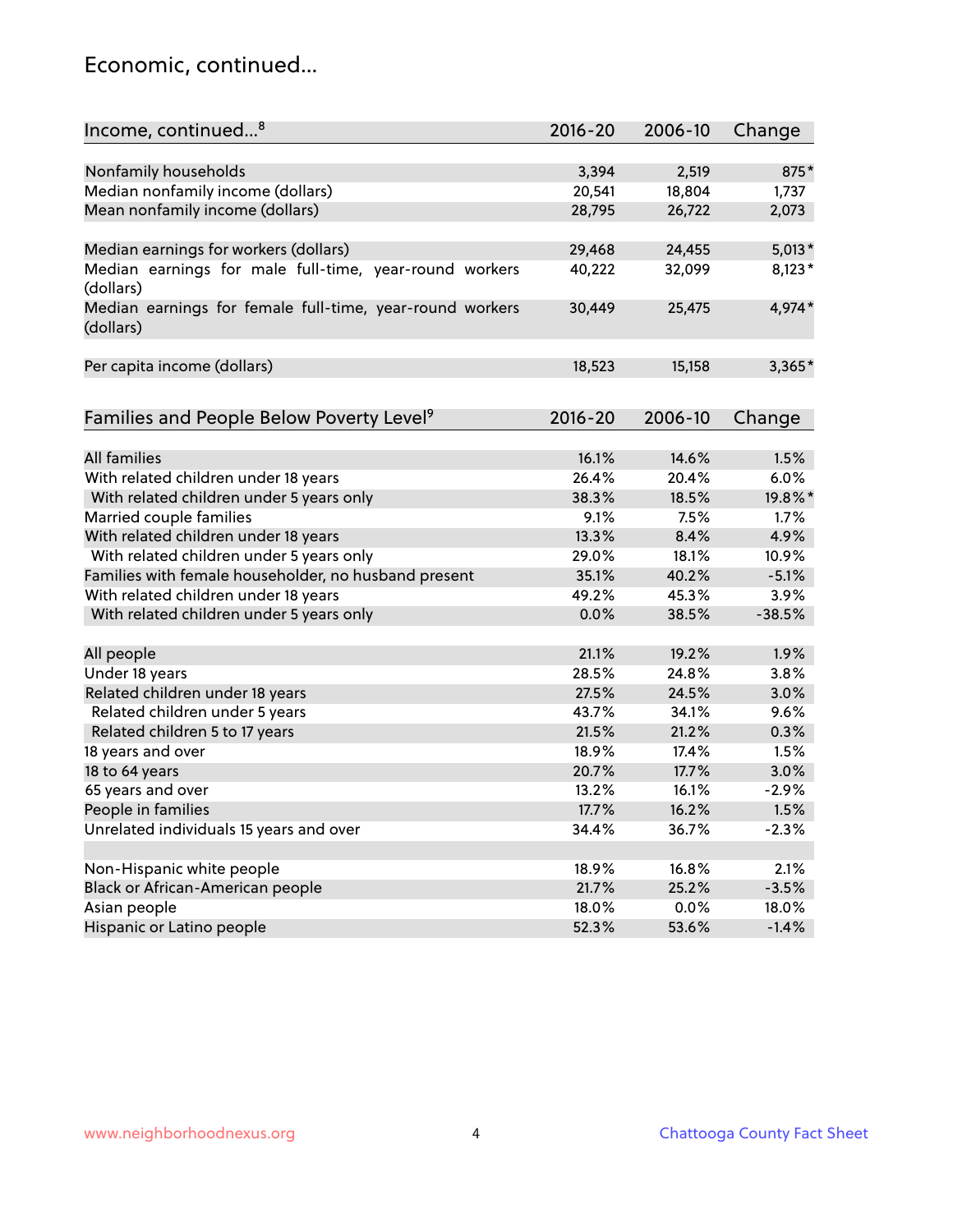# Employment

| Employment Status <sup>10</sup>                                                               | 2010        | 2020    | Change    |
|-----------------------------------------------------------------------------------------------|-------------|---------|-----------|
| In Labor Force                                                                                | 9,767       | 10,671  | 10,671    |
| <b>Unemployment Rate</b>                                                                      | 8.4%        | 11.7%   | $-3.3%$   |
| Industry <sup>11</sup>                                                                        | $2016 - 20$ | 2006-10 | Change    |
|                                                                                               |             |         |           |
| Civilian employed population 16 years and over                                                | 9,086       | 9,887   | $-801*$   |
| Agriculture, forestry, fishing and hunting, and mining                                        | 2.5%        | 1.9%    | 0.6%      |
| Construction                                                                                  | 6.0%        | 8.3%    | $-2.2%$   |
| Manufacturing                                                                                 | 30.8%       | 31.5%   | $-0.8%$   |
| Wholesale trade                                                                               | 1.9%        | 1.3%    | 0.6%      |
| Retail trade                                                                                  | 13.2%       | 10.0%   | 3.2%      |
| Transportation and warehousing, and utilities                                                 | 3.4%        | 4.3%    | $-0.9%$   |
| Information                                                                                   | 1.2%        | 0.3%    | $0.9\%$ * |
| Finance and insurance, and real estate and rental and leasing                                 | 3.7%        | 3.8%    | $-0.1%$   |
| Professional, scientific, and management, and administrative<br>and waste management services | 5.5%        | 5.4%    | 0.1%      |
| Educational services, and health care and social assistance                                   | 17.7%       | 16.4%   | 1.2%      |
| Arts, entertainment, and recreation, and accommodation and<br>food services                   | 3.9%        | 5.6%    | $-1.7%$   |
| Other services, except public administration                                                  | 4.7%        | 5.8%    | $-1.1%$   |
| Public administration                                                                         | 5.5%        | 5.3%    | 0.2%      |
| Occupation <sup>12</sup>                                                                      | $2016 - 20$ | 2006-10 | Change    |
|                                                                                               |             |         |           |
| Civilian employed population 16 years and over                                                | 9,086       | 9,887   | $-801*$   |
| Management, business, science, and arts occupations                                           | 18.3%       | 18.8%   | $-0.5%$   |
| Service occupations                                                                           | 15.0%       | 13.1%   | 1.8%      |
| Sales and office occupations                                                                  | 22.5%       | 18.8%   | $3.7\%$ * |
| and<br>Natural<br>resources,<br>construction,<br>maintenance<br>occupations                   | 11.9%       | 15.8%   | $-3.9%$   |
| Production, transportation, and material moving occupations                                   | 32.4%       | 33.5%   | $-1.1%$   |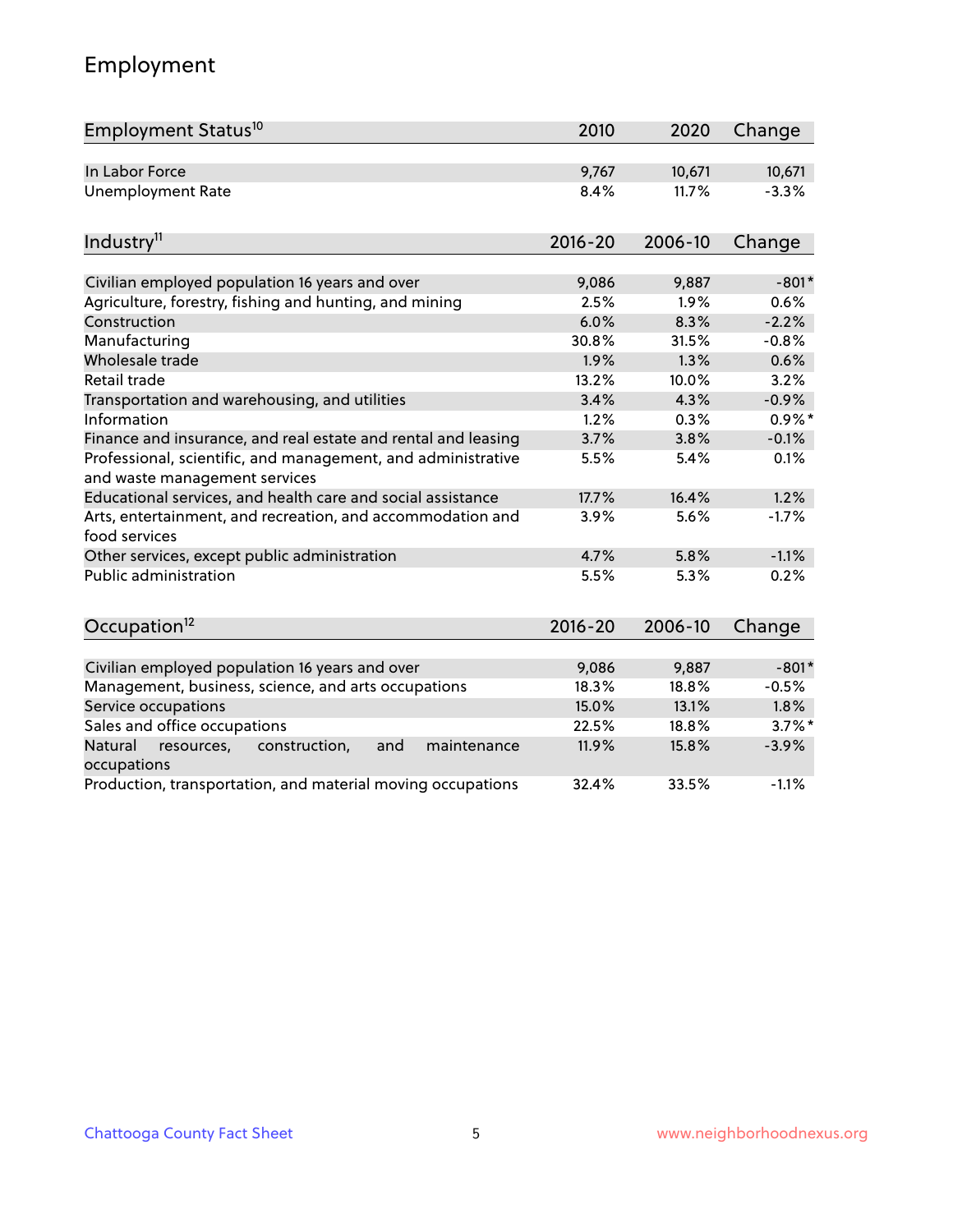# Employment, continued...

| Class of Worker <sup>13</sup>                          | $2016 - 20$ | 2006-10 | Change    |
|--------------------------------------------------------|-------------|---------|-----------|
| Civilian employed population 16 years and over         | 9,086       | 9,887   | $-801*$   |
| Private wage and salary workers                        | 80.4%       | 78.3%   | 2.1%      |
| Government workers                                     | 13.1%       | 14.8%   | $-1.8%$   |
| Self-employed in own not incorporated business workers | 6.6%        | 6.5%    | 0.1%      |
| Unpaid family workers                                  | 0.0%        | 0.4%    | $-0.4%$   |
| Job Flows <sup>14</sup>                                | 2019        | 2010    | Change    |
| Total Jobs in county                                   | 5,849       | 5,943   | $-94$     |
| Held by residents of county                            | 53.9%       | 52.2%   | 1.7%      |
| Held by non-residents of county                        | 46.1%       | 47.8%   | $-1.7%$   |
|                                                        |             |         |           |
| Jobs by Industry Sector <sup>15</sup>                  | 2019        | 2010    | Change    |
| Total Jobs in county                                   | 5,849       | 5,943   | $-94$     |
| <b>Goods Producing sectors</b>                         | 51.4%       | 47.1%   | 4.2%      |
| Trade, Transportation, and Utilities sectors           | 13.8%       | 14.8%   | $-1.0%$   |
| All Other Services sectors                             | 34.8%       | 38.1%   | $-3.2%$   |
|                                                        |             |         |           |
| Total Jobs in county held by county residents          | 3,150       | 3,102   | 48        |
| <b>Goods Producing sectors</b>                         | 53.2%       | 46.5%   | 6.8%      |
| Trade, Transportation, and Utilities sectors           | 9.3%        | 11.0%   | $-1.8%$   |
| All Other Services sectors                             | 37.5%       | 42.5%   | $-5.0%$   |
| Jobs by Earnings <sup>16</sup>                         | 2019        | 2010    | Change    |
| Total Jobs in county                                   | 5,849       | 5,943   | $-94$     |
| Jobs with earnings \$1250/month or less                | 20.6%       | 20.1%   | 0.5%      |
| Jobs with earnings \$1251/month to \$3333/month        | 48.3%       | 60.5%   | $-12.1%$  |
| Jobs with earnings greater than \$3333/month           | 31.1%       | 19.5%   | 11.6%     |
|                                                        |             |         |           |
| Total Jobs in county held by county residents          | 3,150       | 3,102   | 48        |
| Jobs with earnings \$1250/month or less                | 22.0%       | 22.9%   | $-0.9%$   |
| Jobs with earnings \$1251/month to \$3333/month        | 48.8%       | 59.7%   | $-10.9\%$ |
| Jobs with earnings greater than \$3333/month           | 29.3%       | 17.4%   | 11.9%     |
| Jobs by Age of Worker <sup>17</sup>                    | 2019        | 2010    | Change    |
|                                                        |             |         |           |
| Total Jobs in county                                   | 5,849       | 5,943   | $-94$     |
| Jobs with workers age 29 or younger                    | 21.3%       | 17.1%   | 4.2%      |
| Jobs with workers age 30 to 54                         | 52.2%       | 60.9%   | $-8.8%$   |
| Jobs with workers age 55 or older                      | 26.6%       | 21.9%   | 4.6%      |
| Total Jobs in county held by county residents          | 3,150       | 3,102   | 48        |
| Jobs with workers age 29 or younger                    | 21.2%       | 16.0%   | 5.2%      |
| Jobs with workers age 30 to 54                         | 51.7%       | 60.0%   | $-8.2%$   |
|                                                        | 27.0%       | 24.0%   |           |
| Jobs with workers age 55 or older                      |             |         | 3.0%      |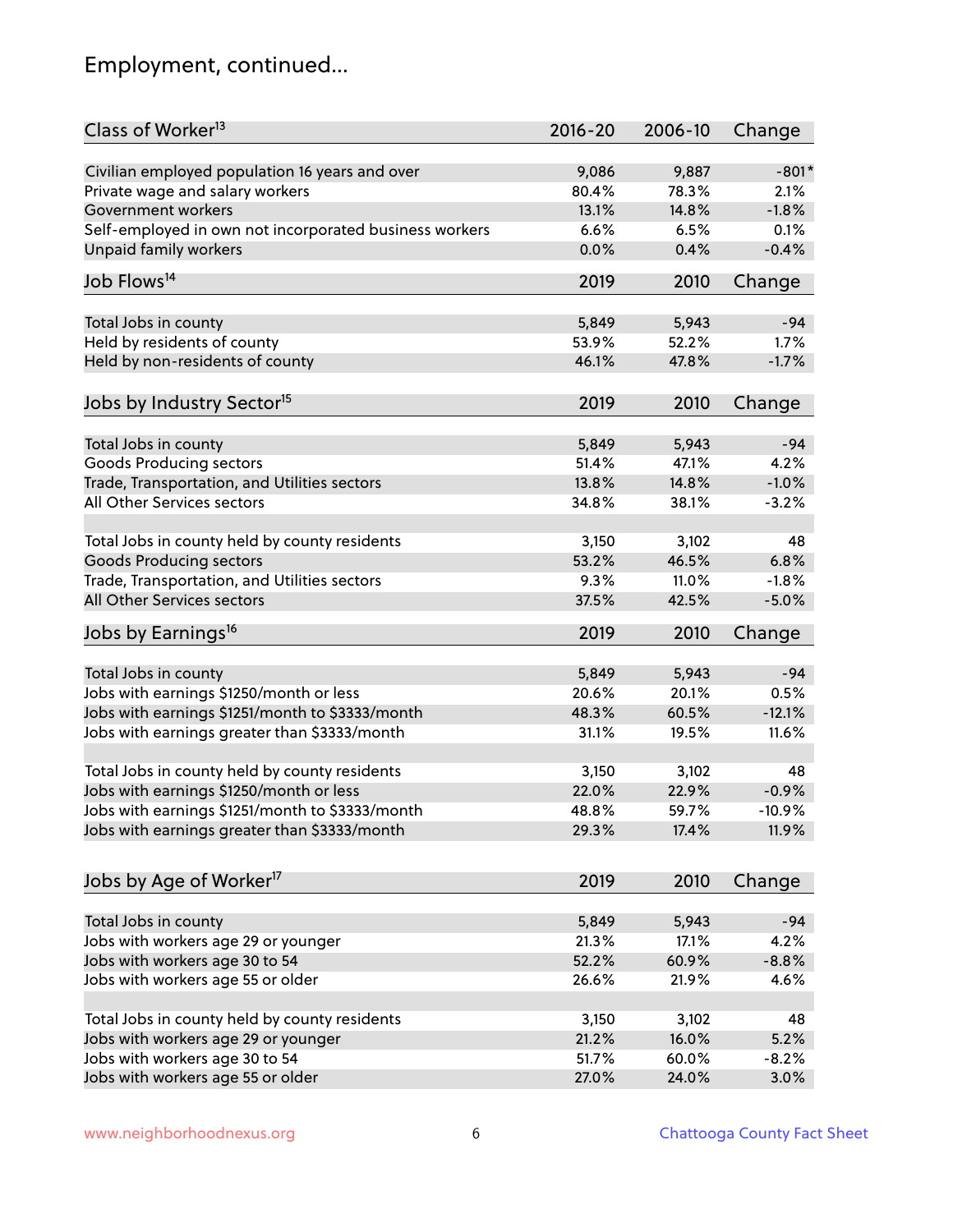#### Education

| Early Learning <sup>18</sup>                        |             |         | 2022    |
|-----------------------------------------------------|-------------|---------|---------|
| Licensed Capacity of Early Learning Centers         |             |         | 414     |
| Licenced capacity per 1,000 children ages 0-4       |             |         | 276.9   |
|                                                     |             |         |         |
| School Enrollment <sup>19</sup>                     | 2022        | 2010    | Change  |
| <b>Enrolled in Public School</b>                    | 3,885       | 4,194   | $-309$  |
| White                                               | 75.4%       | 83.0%   | $-7.6%$ |
| <b>Black or African-American</b>                    | 5.9%        | 6.8%    | $-0.9%$ |
| Asian                                               | 0.4%        | 0.0%    | 0.4%    |
| Native American                                     | 0.1%        | 0.0%    | 0.1%    |
| Pacific Islander                                    | 0.0%        | 0.0%    | 0.0%    |
| <b>Biracial or Multi-Racial</b>                     | 6.0%        | 2.7%    | 3.3%    |
| Hispanic or Latino                                  | 12.2%       | 6.2%    | 6.0%    |
|                                                     |             |         |         |
| Georgia Milestones: 3rd Grade Reading <sup>20</sup> |             |         | 2019    |
|                                                     |             |         |         |
| <b>Number of Students Tested</b>                    |             |         | 288     |
| Proficient or Distinguished                         |             |         | 44.1%   |
| Georgia Milestones: 8th Grade Math <sup>21</sup>    |             |         | 2019    |
| <b>Number of Students Tested</b>                    |             |         | 253     |
| Proficient or Distinguished                         |             |         | 43.9%   |
|                                                     |             |         |         |
| Graduation Rates <sup>22</sup>                      | 2021        | 2012    | Change  |
|                                                     |             |         |         |
| Cohort                                              | 231         | 298     | $-67$   |
| <b>High School Graduation Rate</b>                  | 86.1%       | 80.5%   | 5.6%    |
| Educational Attainment <sup>23</sup>                | $2016 - 20$ | 2006-10 | Change  |
|                                                     |             |         |         |
| Population 25 years and over                        | 17,132      | 17,736  | $-604*$ |
| Less than 9th grade                                 | 10.8%       | 11.9%   | $-1.1%$ |
| 9th to 12th grade, no diploma                       | 16.9%       | 19.8%   | $-2.8%$ |
| High school graduate (includes equivalency)         | 38.3%       | 37.1%   | 1.3%    |
| Some college, no degree                             | 17.8%       | 16.7%   | 1.1%    |
| Associate's degree                                  | 6.4%        | 6.6%    | $-0.2%$ |
| Bachelor's degree                                   | 6.1%        | 5.3%    | 0.8%    |
| Graduate or professional degree                     | 3.7%        | 2.7%    | 1.0%    |
|                                                     |             |         |         |
| Percent high school graduate or higher              | 72.3%       | 68.4%   | 3.9%    |
| Percent bachelor's degree or higher                 | 9.7%        | 8.0%    | 1.7%    |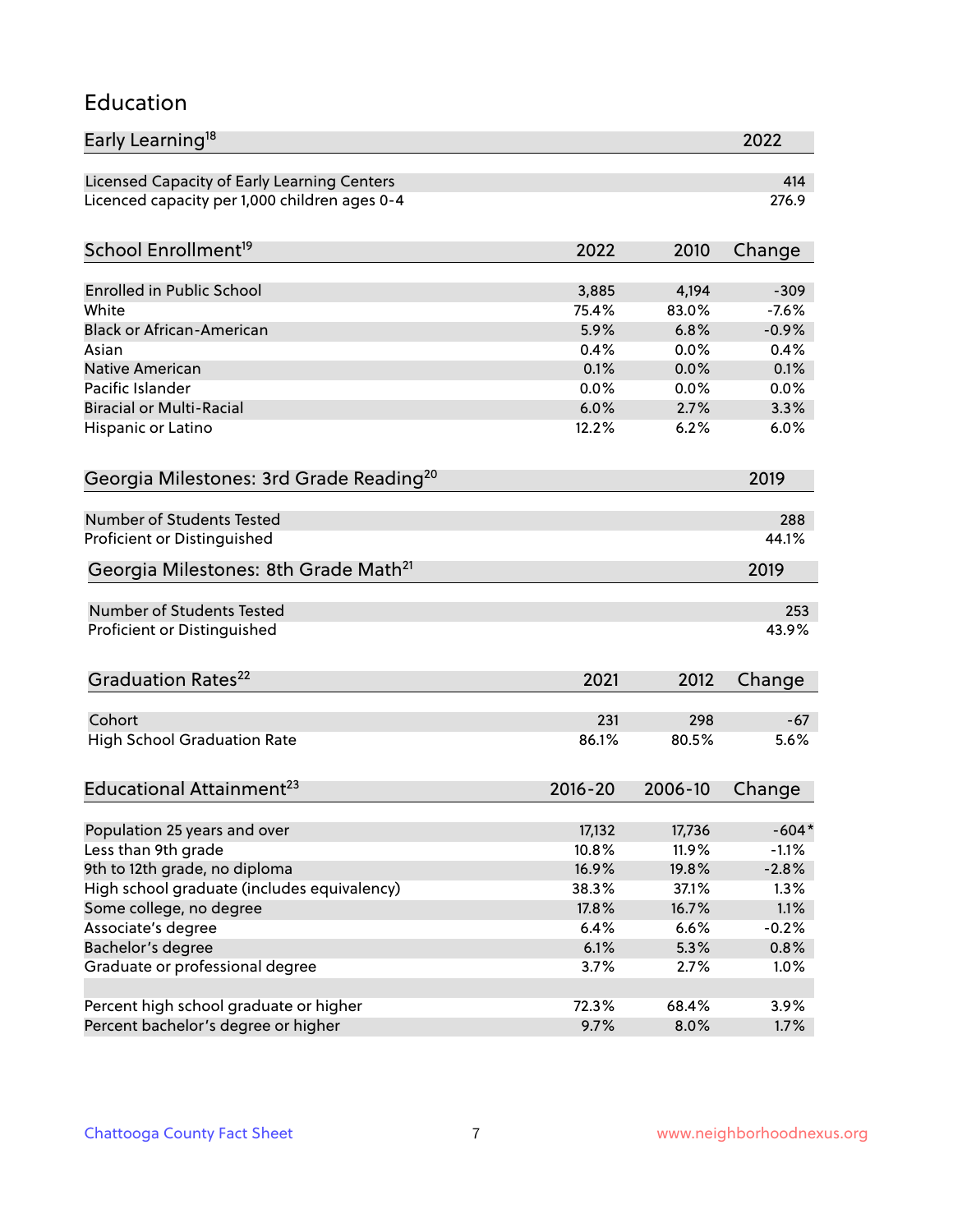### Housing

| Households by Type <sup>24</sup>                     | 2016-20     | 2006-10 | Change     |
|------------------------------------------------------|-------------|---------|------------|
|                                                      |             |         |            |
| <b>Total households</b>                              | 9,106       | 8,870   | 236        |
| Family households (families)                         | 62.7%       | 71.6%   | $-8.9\%$ * |
| With own children under 18 years                     | 23.1%       | 28.1%   | $-5.0\%$ * |
| Married-couple family                                | 46.9%       | 50.4%   | $-3.5%$    |
| With own children of the householder under 18 years  | 16.0%       | 18.1%   | $-2.1%$    |
| Male householder, no wife present, family            | 4.2%        | 7.0%    | $-2.8%$    |
| With own children of the householder under 18 years  | 1.7%        | 3.2%    | $-1.5%$    |
| Female householder, no husband present, family       | 11.6%       | 14.1%   | $-2.5%$    |
| With own children of the householder under 18 years  | 5.3%        | 6.8%    | $-1.4%$    |
| Nonfamily households                                 | 37.3%       | 28.4%   | $8.9\%$ *  |
| Householder living alone                             | 32.5%       | 23.9%   | $8.6\%$ *  |
| 65 years and over                                    | 16.5%       | 10.7%   | $5.9\%$ *  |
| Households with one or more people under 18 years    | 29.5%       | 33.5%   | $-4.0%$    |
| Households with one or more people 65 years and over | 35.8%       | 29.2%   | $6.6\%$ *  |
|                                                      |             |         |            |
| Average household size                               | 2.53        | 2.77    | $-0.24*$   |
| Average family size                                  | 3.18        | 3.31    | $-0.13$    |
| Housing Occupancy <sup>25</sup>                      | $2016 - 20$ | 2006-10 | Change     |
|                                                      |             |         |            |
| Total housing units                                  | 10,986      | 10,991  | $-5$       |
| Occupied housing units                               | 82.9%       | 80.7%   | 2.2%       |
| Vacant housing units                                 | 17.1%       | 19.3%   | $-2.2%$    |
| Homeowner vacancy rate                               | 1.8         | 2.7     | $-0.9$     |
| Rental vacancy rate                                  | 7.0         | 20.6    | $-13.6*$   |
|                                                      |             |         |            |
| Units in Structure <sup>26</sup>                     | $2016 - 20$ | 2006-10 | Change     |
| Total housing units                                  | 10,986      | 10,991  | $-5$       |
| 1-unit, detached                                     | 67.1%       | 67.2%   | $-0.1%$    |
| 1-unit, attached                                     | 1.0%        | 0.5%    | $0.6\%$ *  |
| 2 units                                              | 3.5%        | 3.2%    | 0.3%       |
| 3 or 4 units                                         | 1.7%        | 2.3%    | $-0.7%$    |
|                                                      |             |         |            |
| 5 to 9 units                                         | 4.6%        | 2.1%    | $2.5%$ *   |
| 10 to 19 units                                       | 0.8%        | 1.1%    | $-0.3%$    |
| 20 or more units                                     | 1.9%        | 1.4%    | 0.5%       |
| Mobile home                                          | 19.2%       | 22.0%   | $-2.8%$    |
| Boat, RV, van, etc.                                  | 0.1%        | 0.1%    | $-0.0\%$   |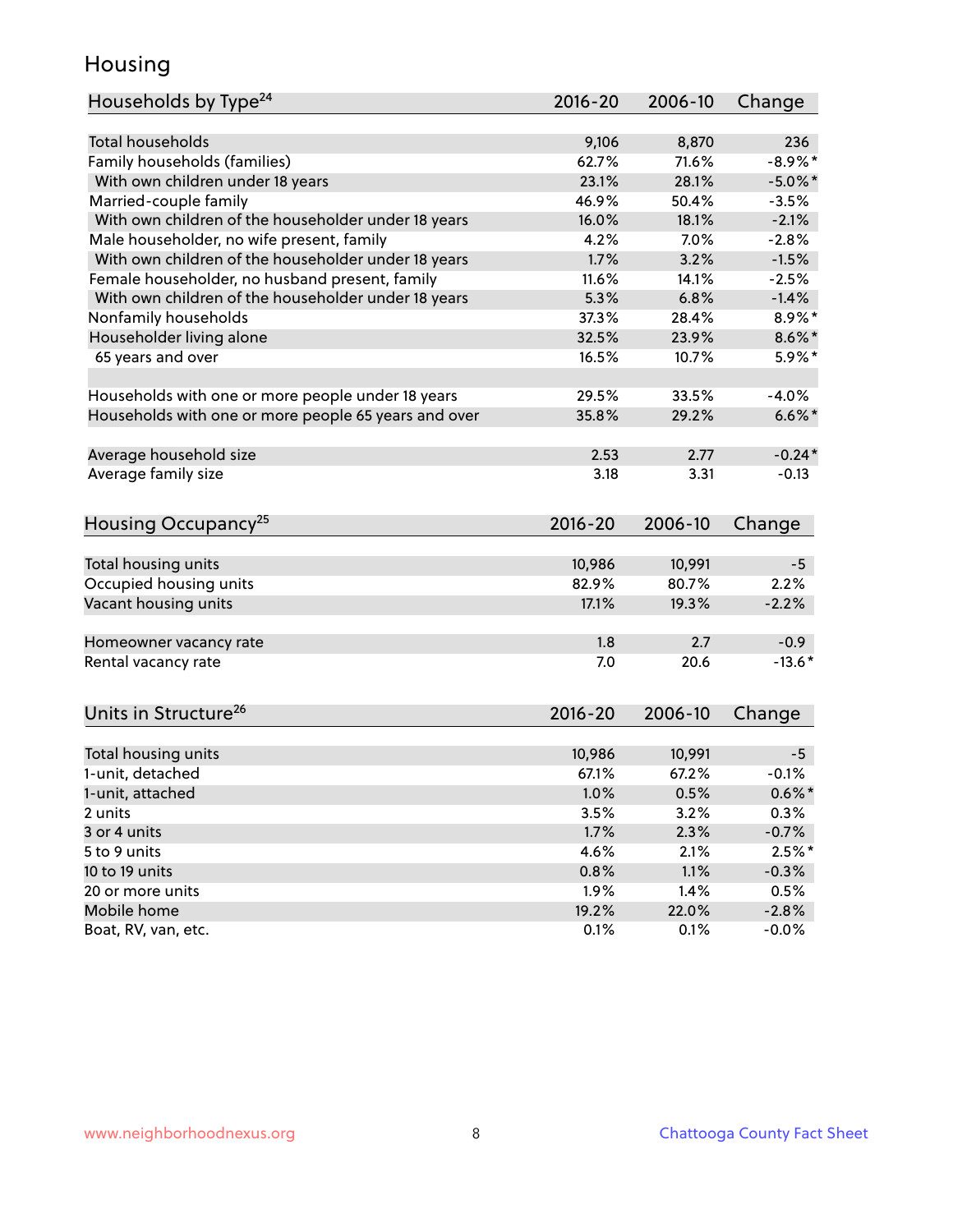# Housing, Continued...

| Year Structure Built <sup>27</sup>             | 2016-20     | 2006-10 | Change      |
|------------------------------------------------|-------------|---------|-------------|
| Total housing units                            | 10,986      | 10,991  | $-5$        |
| Built 2014 or later                            | 0.8%        | (X)     | (X)         |
| Built 2010 to 2013                             | 0.6%        | (X)     | (X)         |
| Built 2000 to 2009                             | 11.0%       | 6.4%    | 4.5%*       |
| Built 1990 to 1999                             | 17.4%       | 14.0%   | 3.4%        |
| Built 1980 to 1989                             | 15.0%       | 18.7%   | $-3.7%$     |
| Built 1970 to 1979                             | 14.9%       | 20.0%   | $-5.1\%$ *  |
| Built 1960 to 1969                             | 11.2%       | 11.5%   | $-0.3%$     |
| Built 1950 to 1959                             | 11.7%       | 11.5%   | 0.2%        |
| Built 1940 to 1949                             | 7.8%        | 9.8%    | $-2.0%$     |
| Built 1939 or earlier                          | 9.6%        | 8.1%    | 1.5%        |
| Housing Tenure <sup>28</sup>                   | $2016 - 20$ | 2006-10 | Change      |
|                                                |             |         |             |
| Occupied housing units                         | 9,106       | 8,870   | 236         |
| Owner-occupied                                 | 68.8%       | 72.1%   | $-3.4%$     |
| Renter-occupied                                | 31.2%       | 27.9%   | 3.4%        |
| Average household size of owner-occupied unit  | 2.53        | 2.73    | $-0.19$     |
| Average household size of renter-occupied unit | 2.52        | 2.86    | $-0.35$     |
| Residence 1 Year Ago <sup>29</sup>             | 2016-20     | 2006-10 | Change      |
|                                                |             |         |             |
| Population 1 year and over<br>Same house       | 24,601      | 25,608  | $-1,007*$   |
|                                                | 88.4%       | 86.9%   | 1.5%        |
| Different house in the U.S.                    | 11.6%       | 13.1%   | $-1.5%$     |
| Same county                                    | 7.7%        | 8.5%    | $-0.8%$     |
| Different county                               | 3.8%        | 4.6%    | $-0.8%$     |
| Same state                                     | 2.9%        | 3.1%    | $-0.2%$     |
| Different state                                | 0.9%        | 1.5%    | $-0.6%$     |
| Abroad                                         | 0.1%        | 0.1%    | 0.0%        |
| Value of Housing Unit <sup>30</sup>            | $2016 - 20$ | 2006-10 | Change      |
| Owner-occupied units                           | 6,262       | 6,397   | $-135$      |
| Less than \$50,000                             | 30.1%       | 18.1%   | 12.0%*      |
| \$50,000 to \$99,999                           | 31.0%       | 46.2%   | $-15.2\%$ * |
| \$100,000 to \$149,999                         | 11.2%       | 18.6%   | $-7.4%$ *   |
| \$150,000 to \$199,999                         | 14.0%       | 9.8%    | $4.2\%$ *   |
| \$200,000 to \$299,999                         | 9.3%        | 4.6%    | 4.7%*       |
| \$300,000 to \$499,999                         | 2.8%        | 2.3%    | 0.5%        |
| \$500,000 to \$999,999                         | 1.4%        | 0.2%    | 1.2%        |
| \$1,000,000 or more                            | 0.3%        | 0.3%    | $0.0\%$     |
| Median (dollars)                               | 77,200      | 80,400  | $-3,200$    |
| Mortgage Status <sup>31</sup>                  | 2016-20     | 2006-10 | Change      |
|                                                |             |         |             |
| Owner-occupied units                           | 6,262       | 6,397   | $-135$      |
| Housing units with a mortgage                  | 34.3%       | 44.6%   | $-10.2\%$ * |
| Housing units without a mortgage               | 65.7%       | 55.4%   | 10.2%*      |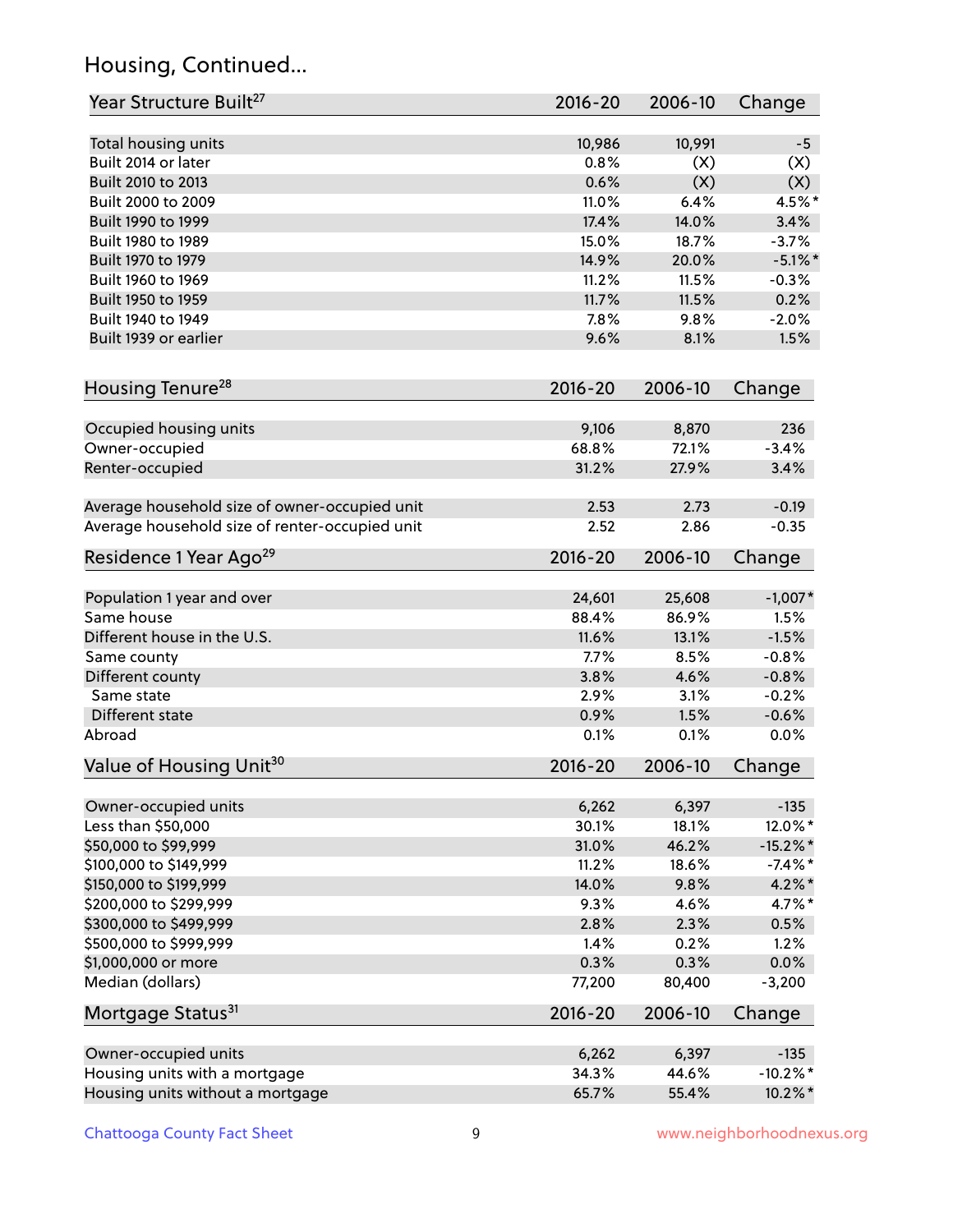# Housing, Continued...

| Selected Monthly Owner Costs <sup>32</sup>                                            | 2016-20     | 2006-10 | Change     |
|---------------------------------------------------------------------------------------|-------------|---------|------------|
| Housing units with a mortgage                                                         | 2,149       | 2,851   | $-702*$    |
| Less than \$300                                                                       | 0.0%        | 0.0%    | 0.0%       |
| \$300 to \$499                                                                        | 3.0%        | 4.9%    | $-1.9%$    |
| \$500 to \$999                                                                        | 50.7%       | 61.7%   | $-11.0%$   |
| \$1,000 to \$1,499                                                                    | 28.9%       | 26.0%   | 2.9%       |
| \$1,500 to \$1,999                                                                    | 12.9%       | 3.8%    | $9.1\%$ *  |
| \$2,000 to \$2,999                                                                    | 2.8%        | 3.2%    | $-0.3%$    |
| \$3,000 or more                                                                       | 1.7%        | 0.4%    | $1.3\%$ *  |
| Median (dollars)                                                                      | 963         | 845     | $118*$     |
| Housing units without a mortgage                                                      | 4,113       | 3,546   | 567*       |
| Less than \$150                                                                       | 7.1%        | 6.1%    | $1.0\%$    |
| \$150 to \$249                                                                        | 20.7%       | 29.4%   | $-8.7\%$ * |
| \$250 to \$349                                                                        | 28.2%       | 31.0%   | $-2.8%$    |
| \$350 to \$499                                                                        | 28.0%       | 24.1%   | 3.9%       |
| \$500 to \$699                                                                        | 12.3%       | 7.1%    | $5.2\%$ *  |
| \$700 or more                                                                         | 3.8%        | 2.4%    | 1.4%       |
| Median (dollars)                                                                      | 331         | 287     | 44*        |
| Selected Monthly Owner Costs as a Percentage of<br>Household Income <sup>33</sup>     | $2016 - 20$ | 2006-10 | Change     |
| Housing units with a mortgage (excluding units where<br>SMOCAPI cannot be computed)   | 2,149       | 2,851   | $-702*$    |
| Less than 20.0 percent                                                                | 52.6%       | 45.2%   | 7.3%       |
| 20.0 to 24.9 percent                                                                  | 8.2%        | 12.0%   | $-3.8%$    |
| 25.0 to 29.9 percent                                                                  | 6.7%        | 8.8%    | $-2.1%$    |
| 30.0 to 34.9 percent                                                                  | 7.8%        | 6.6%    | 1.2%       |
| 35.0 percent or more                                                                  | 24.7%       | 27.4%   | $-2.6%$    |
| Not computed                                                                          | $\pmb{0}$   | 0       | 0          |
| Housing unit without a mortgage (excluding units where<br>SMOCAPI cannot be computed) | 4,003       | 3,496   | 507        |
| Less than 10.0 percent                                                                | 47.0%       | 38.2%   | $8.8\%*$   |
| 10.0 to 14.9 percent                                                                  | 23.9%       | 18.3%   | 5.7%       |
| 15.0 to 19.9 percent                                                                  | 14.8%       | 18.3%   | $-3.5%$    |
| 20.0 to 24.9 percent                                                                  | 4.5%        | 5.1%    | $-0.5%$    |
| 25.0 to 29.9 percent                                                                  | 1.5%        | 6.0%    | $-4.5%$ *  |
| 30.0 to 34.9 percent                                                                  | 1.5%        | 4.5%    | $-3.0%$    |
| 35.0 percent or more                                                                  | 6.7%        | 9.6%    | $-2.9%$    |
| Not computed                                                                          | 110         | 50      | 60         |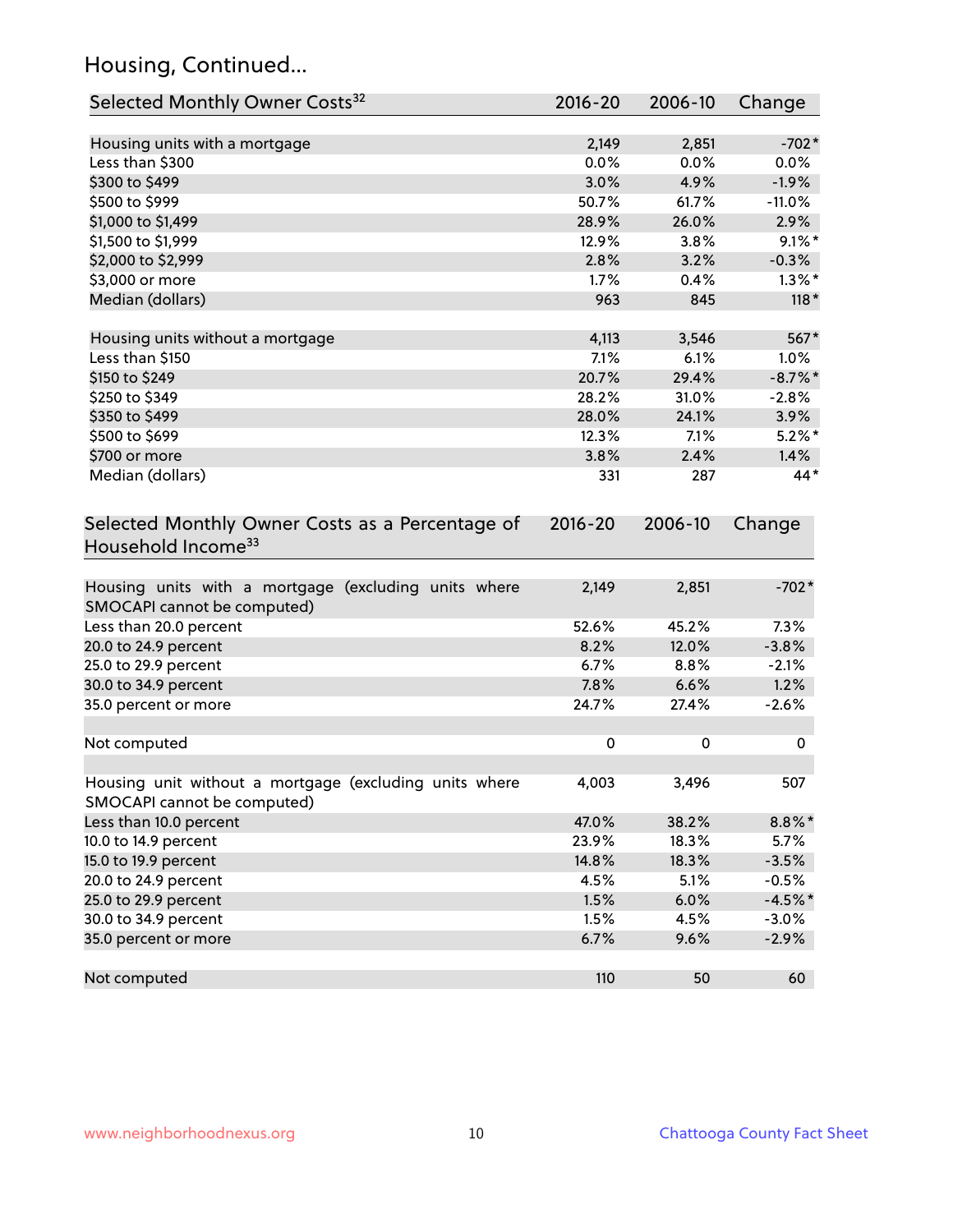# Housing, Continued...

| Gross Rent <sup>34</sup>                                                       | 2016-20     | 2006-10 | Change   |
|--------------------------------------------------------------------------------|-------------|---------|----------|
|                                                                                |             |         |          |
| Occupied units paying rent                                                     | 2,673       | 2,153   | 520*     |
| Less than \$200                                                                | 1.0%        | 2.6%    | $-1.6%$  |
| \$200 to \$499                                                                 | 31.1%       | 42.9%   | $-11.8%$ |
| \$500 to \$749                                                                 | 42.6%       | 33.9%   | 8.7%     |
| \$750 to \$999                                                                 | 20.5%       | 14.6%   | 6.0%     |
| \$1,000 to \$1,499                                                             | 3.7%        | 6.0%    | $-2.3%$  |
| \$1,500 to \$1,999                                                             | 0.5%        | 0.0%    | $0.5%$ * |
| \$2,000 or more                                                                | 0.6%        | 0.0%    | 0.6%     |
| Median (dollars)                                                               | 573         | 529     | 44       |
| No rent paid                                                                   | 171         | 320     | $-149$   |
| Gross Rent as a Percentage of Household Income <sup>35</sup>                   | $2016 - 20$ | 2006-10 | Change   |
|                                                                                |             |         |          |
| Occupied units paying rent (excluding units where GRAPI<br>cannot be computed) | 2,649       | 2,072   | $577*$   |
| Less than 15.0 percent                                                         | 11.5%       | 16.5%   | $-5.0%$  |
| 15.0 to 19.9 percent                                                           | 12.9%       | 16.7%   | $-3.8%$  |
| 20.0 to 24.9 percent                                                           | 9.6%        | 15.2%   | $-5.7%$  |
| 25.0 to 29.9 percent                                                           | 15.7%       | 17.5%   | $-1.8%$  |
| 30.0 to 34.9 percent                                                           | 12.0%       | 10.1%   | 2.0%     |
| 35.0 percent or more                                                           | 38.3%       | 24.0%   | 14.3%*   |
|                                                                                |             |         |          |
| Not computed                                                                   | 195         | 401     | $-206$   |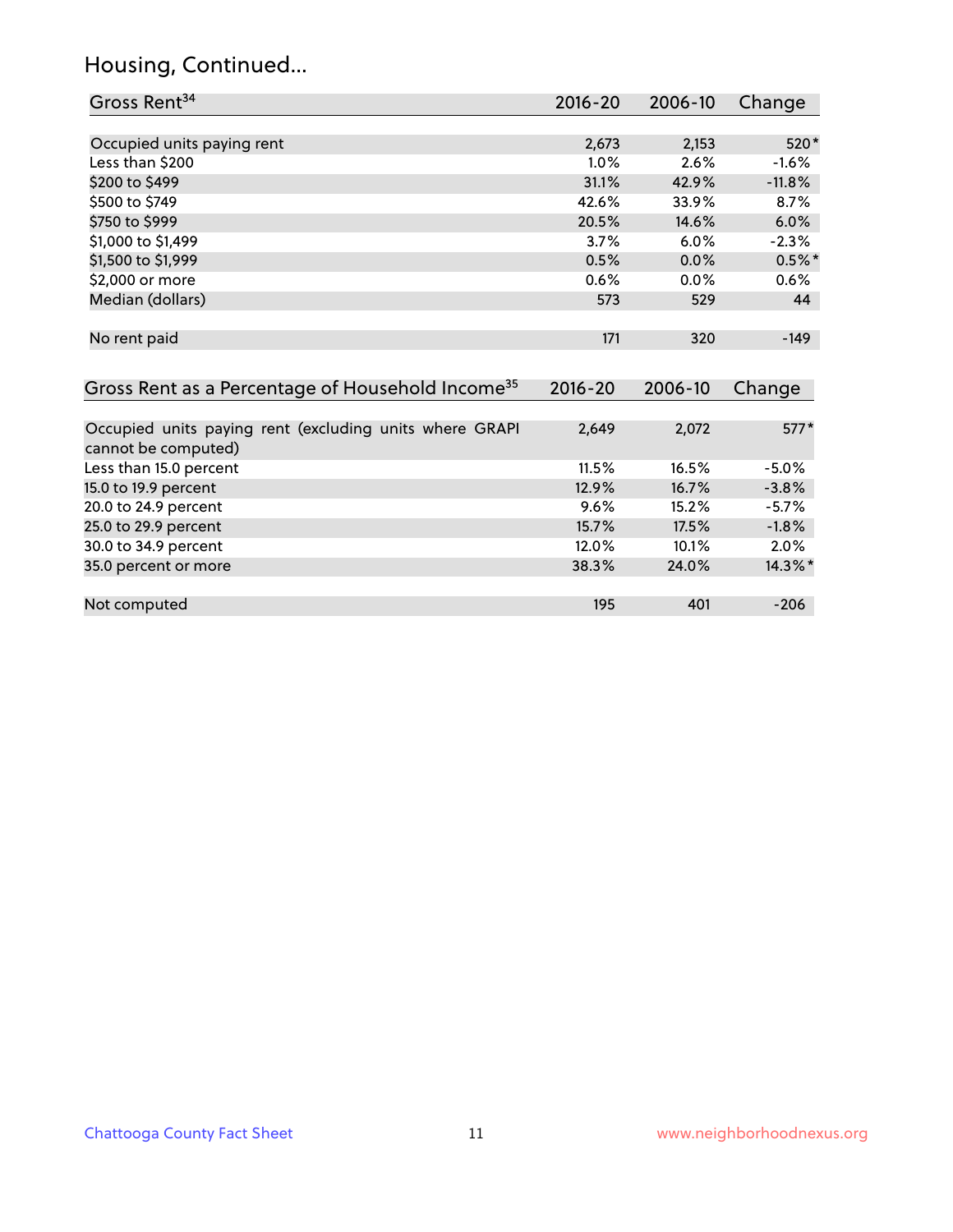# Community Involvement

| Voter Registration and Turnout <sup>36</sup> | 2020   |
|----------------------------------------------|--------|
|                                              |        |
| Active registered voters                     | 14,080 |
| Number voted in Presidential election        | 10.016 |
| Percent voted in Presidential election       | 71.1%  |

## Transportation

| Commuting to Work <sup>37</sup>           | 2016-20     | 2006-10 | Change      |
|-------------------------------------------|-------------|---------|-------------|
|                                           |             |         |             |
| Workers 16 years and over                 | 8,736       | 9,713   | $-977*$     |
| Car, truck, or van - drove alone          | 85.6%       | 88.7%   | $-3.1\%$ *  |
| Car, truck, or van - carpooled            | 11.4%       | 6.1%    | $5.3\%$ *   |
| Public transportation (excluding taxicab) | $0.0\%$     | $1.1\%$ | $-1.1%$     |
| Walked                                    | 1.1%        | 2.1%    | $-1.0%$     |
| Other means                               | 0.4%        | 0.8%    | $-0.5%$     |
| Worked at home                            | 1.5%        | 1.2%    | 0.3%        |
|                                           |             |         |             |
| Mean travel time to work (minutes)        | 27.0        | 22.4    | $4.6*$      |
|                                           |             |         |             |
| Vehicles Available <sup>38</sup>          | $2016 - 20$ | 2006-10 | Change      |
|                                           |             |         |             |
| Occupied housing units                    | 9,106       | 8,870   | 236         |
| No vehicles available                     | 5.9%        | 4.3%    | $1.6\%$     |
| 1 vehicle available                       | 31.2%       | 47.1%   | $-16.0\%$ * |
| 2 vehicles available                      | 32.9%       | 30.9%   | $2.0\%$     |
| 3 or more vehicles available              | 30.1%       | 17.7%   | $12.4\%$ *  |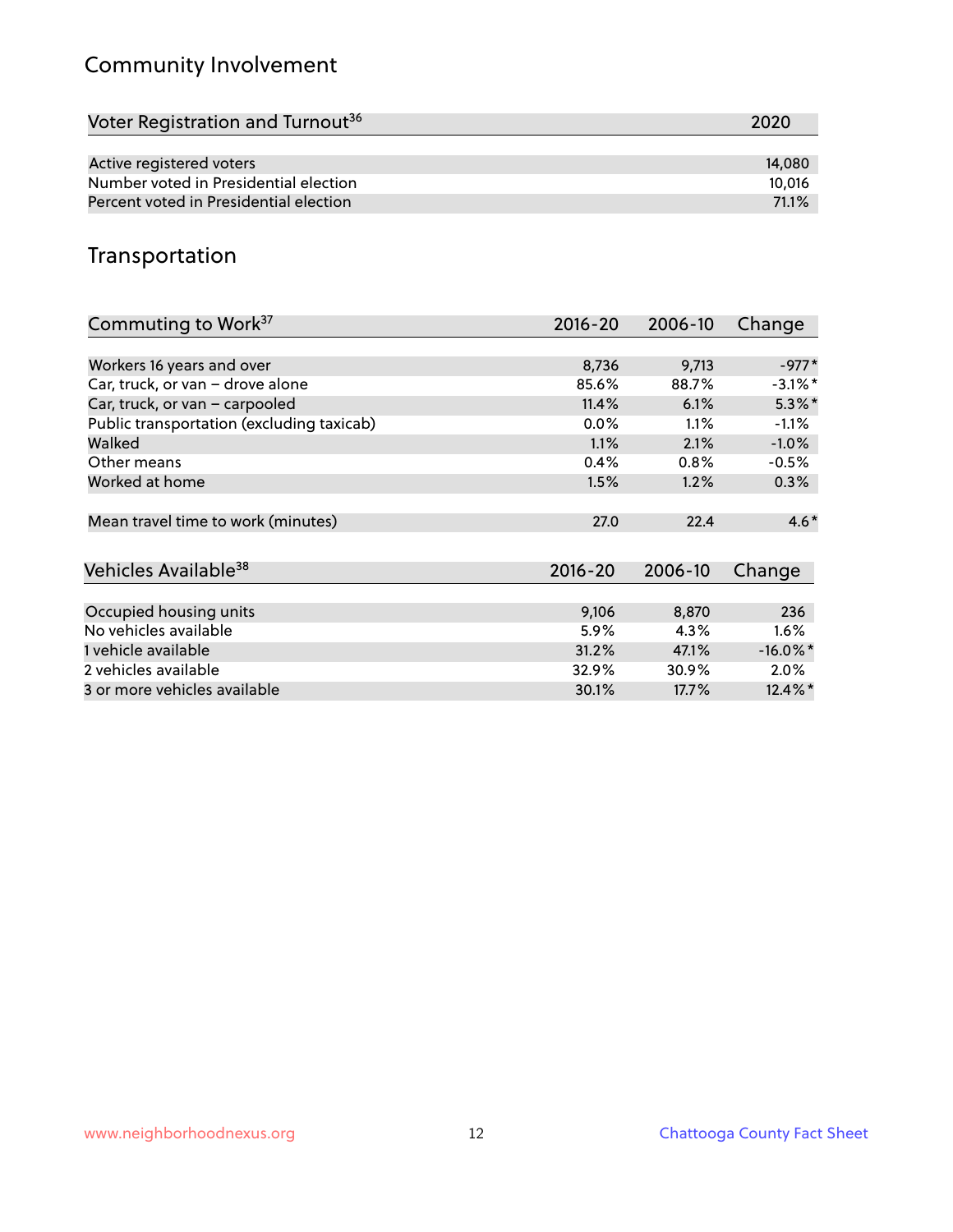#### Health

| Health Insurance coverage <sup>39</sup> | 2016-20 |
|-----------------------------------------|---------|
|-----------------------------------------|---------|

| Civilian Noninstitutionalized Population                | 23,075 |
|---------------------------------------------------------|--------|
| With health insurance coverage                          | 88.2%  |
| With private health insurance coverage                  | 54.0%  |
| With public health coverage                             | 49.0%  |
| No health insurance coverage                            | 11.8%  |
| Civilian Noninstitutionalized Population Under 19 years | 5,854  |
| No health insurance coverage                            | 4.6%   |
| Civilian Noninstitutionalized Population 19 to 64 years | 12,955 |
| In labor force:                                         | 8,654  |
| Employed:                                               | 8,284  |
| With health insurance coverage                          | 84.2%  |
| With private health insurance coverage                  | 31.1%  |
| With public coverage                                    | 13.0%  |
| No health insurance coverage                            | 15.8%  |
| Unemployed:                                             | 370    |
| With health insurance coverage                          | 55.9%  |
| With private health insurance coverage                  | 31.1%  |
| With public coverage                                    | 24.9%  |
| No health insurance coverage                            | 44.1%  |
| Not in labor force:                                     | 4,301  |
| With health insurance coverage                          | 77.6%  |
| With private health insurance coverage                  | 36.8%  |
| With public coverage                                    | 56.1%  |
| No health insurance coverage                            | 22.4%  |

| <b>Health Factors</b> | <b>Most Recent</b> |
|-----------------------|--------------------|
|                       |                    |

| Premature Death (YPLL before age 75 per 100,000 population, age-adjusted) <sup>40</sup> | 12,857.3 |
|-----------------------------------------------------------------------------------------|----------|
| Average number of Physically Unhealthy Days <sup>41</sup>                               | 5.6      |
| Average number of Mentally Unhealthy Days <sup>42</sup>                                 | 6.1      |
| Low Birthweight Births <sup>43</sup>                                                    | 9.7%     |
| Diabetes Prevalence <sup>44</sup>                                                       | 13.0%    |
| HIV Prevalence (per 100,000 population) <sup>45</sup>                                   | 254.3    |
| Rate, Deduplicated ER Visits for Asthma, Ages 0-17 <sup>46</sup>                        | 290.7    |